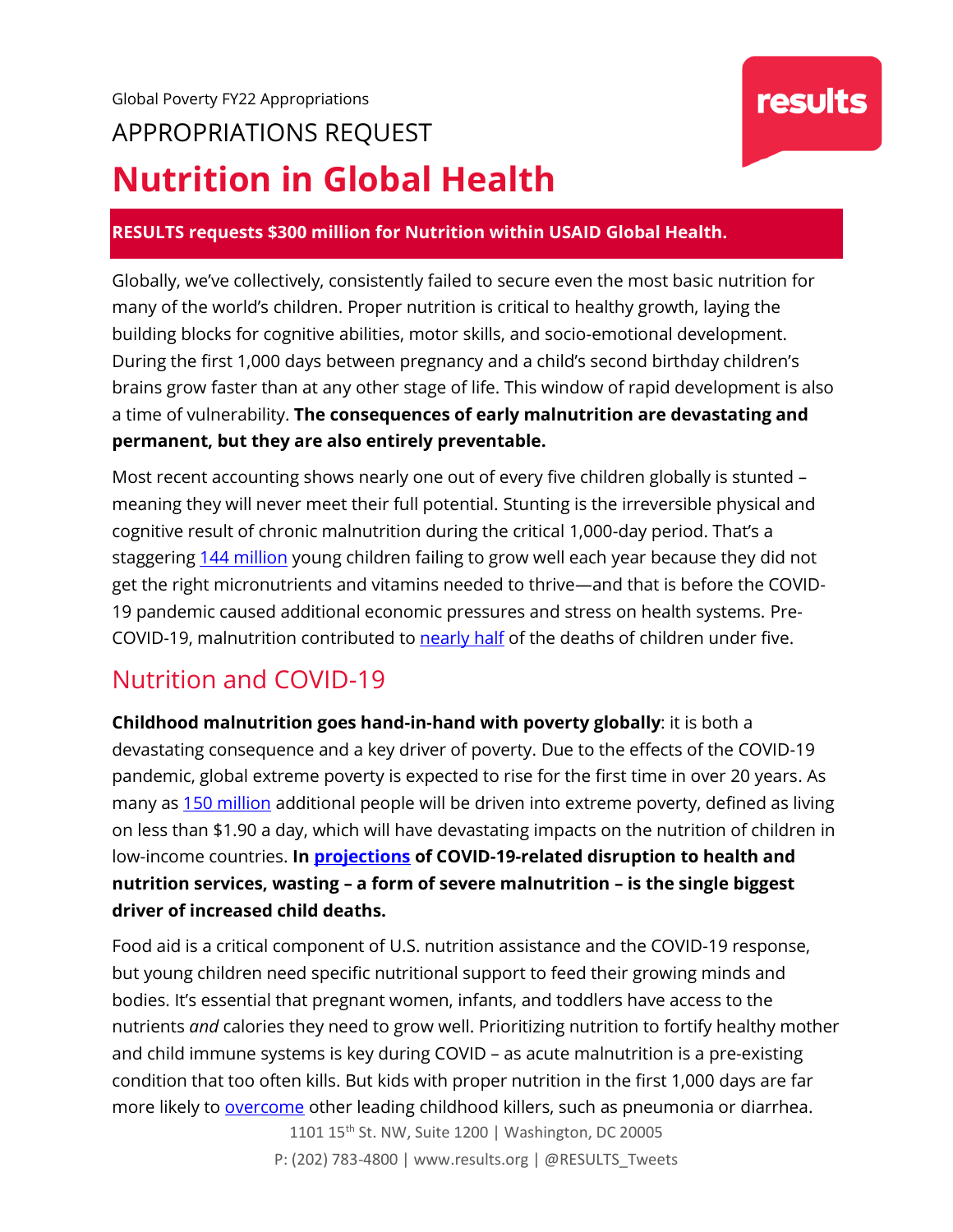## Why Funding Matters

Proper nutrition during the window starting with a woman's pregnancy and ending with a child's second birthday sets children on a path toward reaching their full potential. The critical U.S. investments in the direct nutrition interventions are supported in 22 countries with high rates of under-five child mortality and stunting, but more must be done reach the most vulnerable and at-risk mothers and children.

#### **With additional funding, USAID could:**

- Respond to increased malnutrition as a result of COVID through treatment and prevention of wasting, including through the provision of specialized nutritious food such as ready-to-use therapeutic food (RUTF, e.g., Plumpy'Nut).
- Maintain proven, high-impact nutrition interventions, such as vitamin A supplementation that can reduce deaths by up to 24 percent in children who are deficient, treatment of anemia in women and adolescent girls, and promotion of and support for breastfeeding.

## With USAID support, breastfeeding is saving lives in Tanzania



The rate of exclusive breastfeeding of infants under 6 months has increased in Tanzania over the past 10 years. But more work must be done– less than 60 percent of infants under 6 months are exclusively breastfed in Tanzania and 40 percent of children in the country are malnourished.

Isabela Hwinzela Bigendako – also known as

Nurse Isabella or "Mama Breastfeeding" – is a passionate advocate and breastfeeding educator. Isabella has been a nurse in Morogoro, Tanzania for nine years. She participated in a USAID-supported mentorship training for community healthcare providers to learn best practices for maternal and child health, including providing breastfeeding education, counselling, and support to pregnant women and new families. Infants that are exclusively breastfed are 14 times less likely to die within their first six months of life. Isabella spreads this lifesaving information in her community through working directly with patients and mentoring and building the skills of other health workers.

Promoting breastfeeding is crucial in the context of the COVID-19 pandemic to provide infants with the nutrients and immune support they need to better fight off infections.

*Full story on [USAID Medium.](https://medium.com/usaid-2030/mama-breastfeeding-79800449fd59)*